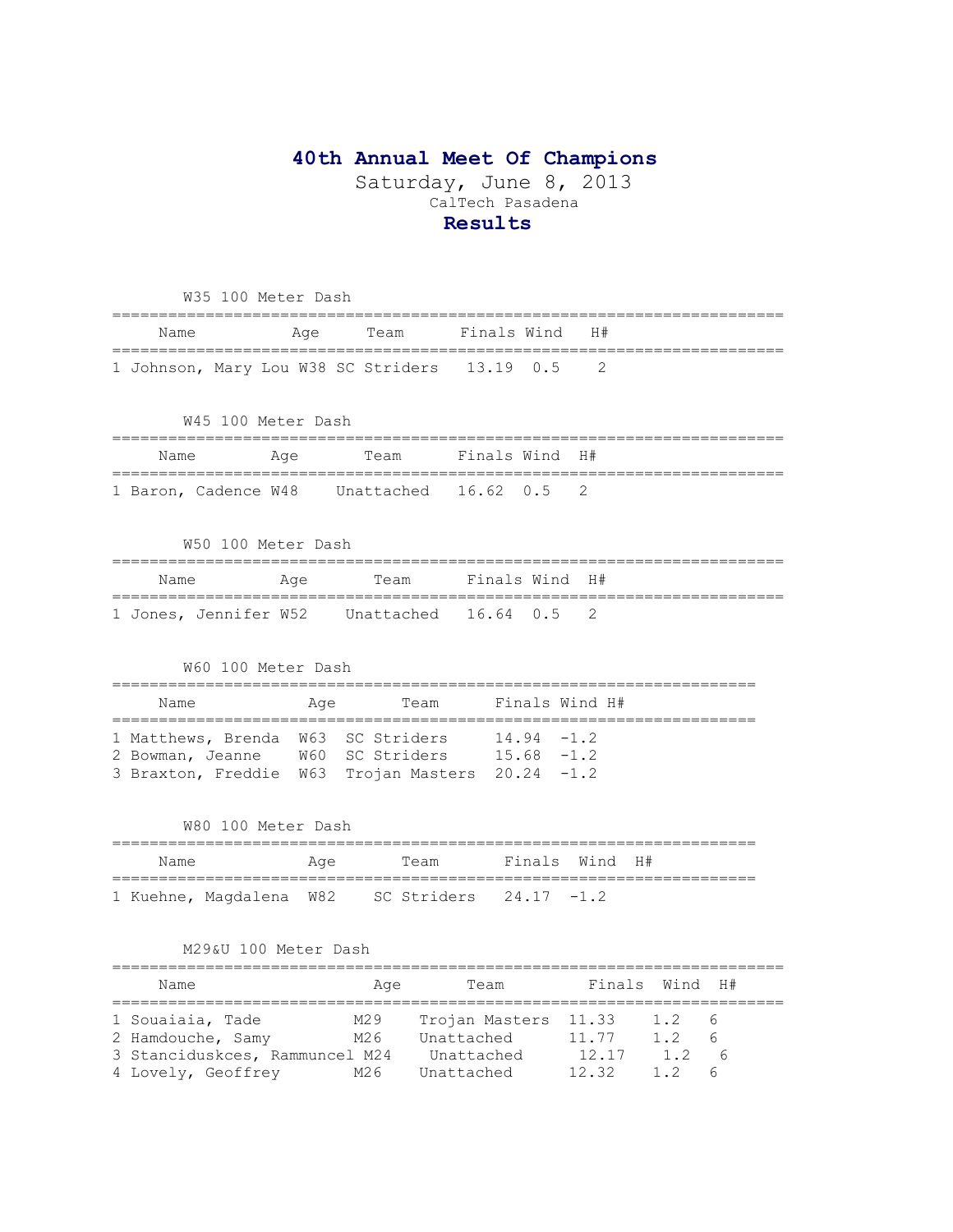|  |  |  | M35 100 Meter Dash |  |
|--|--|--|--------------------|--|
|--|--|--|--------------------|--|

| Name |  | Age Team                                     | Finals Wind H# |  |  |
|------|--|----------------------------------------------|----------------|--|--|
|      |  | 1 Walker, Matthew M37 Unattached 12.01 0.1 5 |                |  |  |

M40 100 Meter Dash

| Name                                        | Aae | Team Finals Wind H# |  |  |
|---------------------------------------------|-----|---------------------|--|--|
| 1 Lee, David M41 Unattached 11.68 0.1 5     |     |                     |  |  |
| 2 Salermo, Scott M40 Unattached 12.56 0.1 5 |     |                     |  |  |

M45 100 Meter Dash

| Name            | Aqe | Team                                                | Finals Wind | — н#                     |  |
|-----------------|-----|-----------------------------------------------------|-------------|--------------------------|--|
| 1 Garratt, John | M46 | Track Club LA                                       | 1278 01 5   |                          |  |
|                 |     | 2 Nicholson, Albert M46 Elite Health Club 12.81 0.1 |             | $\overline{\phantom{a}}$ |  |

# M50 100 Meter Dash

| Name                  | Aae             | Team             | Finals | Wind | - H# |
|-----------------------|-----------------|------------------|--------|------|------|
| 1 Stephenson, Cornell | M50             | Unattached       | 11.83  | 0.1  | - 4  |
| 2 Cramer, Bruce       | M51             | Southern Califor | 12.54  | 0.1  |      |
| 3 Biggers, Kevin      | M51             | Trojan Masters   | 12.63  | 0.1  | 4    |
| 4 Kurihara, Jon       | M51             | Unattached       | 12.96  | 0.1  | 4    |
| 5 Muehlbacher, Ed     | M <sub>54</sub> | Unattached       | 13 03  |      |      |

# M55 100 Meter Dash

| Name                                 | Age | Team              | Finals Wind H#    |  |
|--------------------------------------|-----|-------------------|-------------------|--|
| 1 Patridge II, Joseph M55 Unattached |     |                   | $12.32 \t1.6 \t3$ |  |
| 2 Hill, Philip                       | M56 | Elite Health Club | 13.26 1.6 3       |  |
| 3 Jones, Ross                        | M59 | Unattached        | 13.89 1.6 3       |  |

### M60 100 Meter Dash

| Name                 | Age | Team                        | Finals Wind H#  |     |  |
|----------------------|-----|-----------------------------|-----------------|-----|--|
| 1 Leake, Damien      |     | M60 SC Striders             | $12.07$ $1.6$ 3 |     |  |
| 2 Richardson, Robert |     | M60 SC Striders             | $13.53$ $1.6$ 3 |     |  |
| 3 Boucquey, Thierry  | M62 | Southern Califor 13.62      |                 | 1.6 |  |
| 4 Melendez, Steve    |     | M64 SC Striders 14.35 0.2 2 |                 |     |  |

#### M65 100 Meter Dash

|      |     |      |                              |      | __ |
|------|-----|------|------------------------------|------|----|
| √am∈ | Aqe | 'eam | F <sub>1</sub> n a<br>$\sim$ | Wind | H# |
|      |     |      |                              |      |    |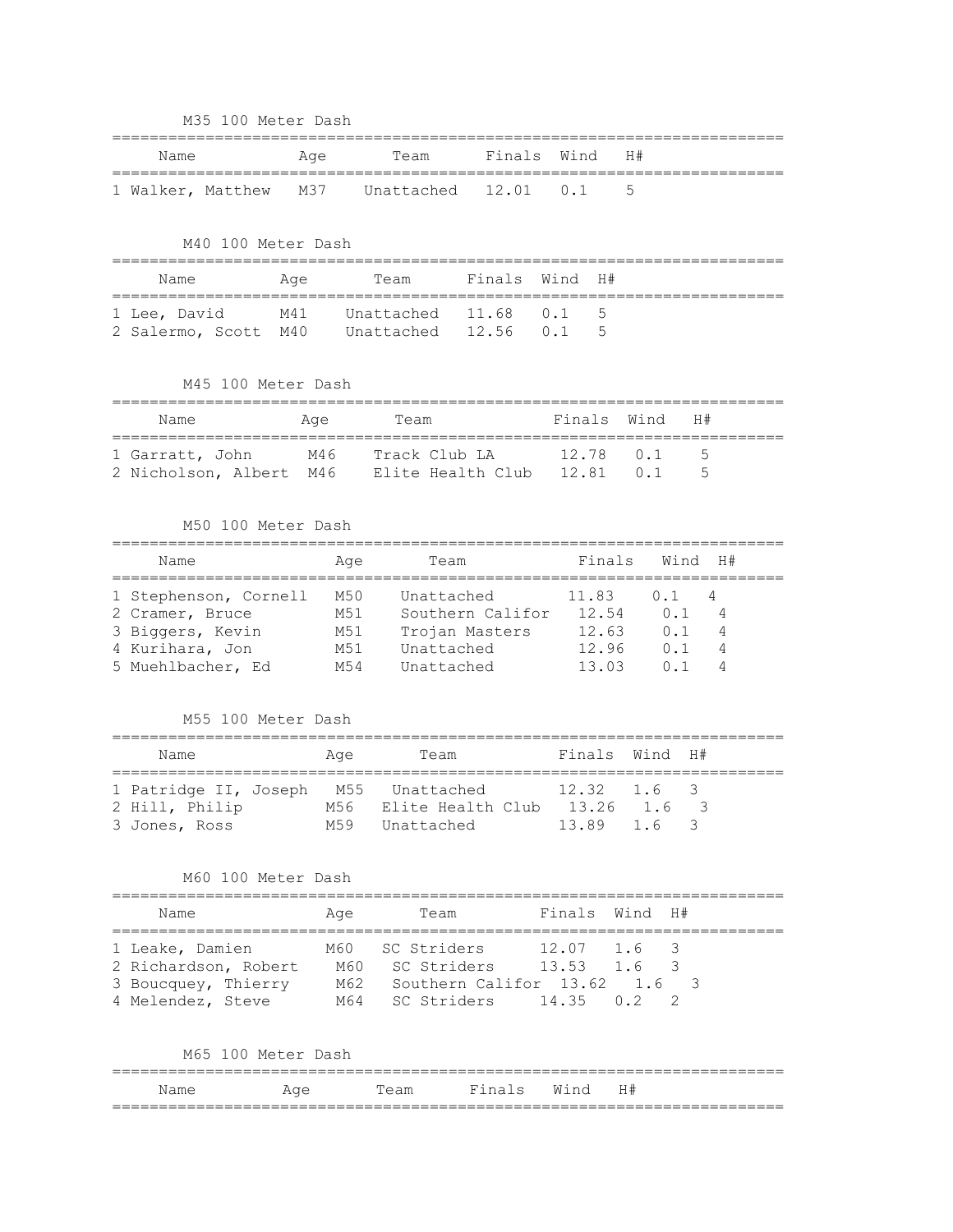| 1 Cameron, James                | M67 Unattached  | 15.65 | 0.2 | - 2 |
|---------------------------------|-----------------|-------|-----|-----|
| 2 Muranaka, Ron                 | M69 SC Striders | 15.84 | 0.2 | - 2 |
| 3 Schol, Richard M67 Unattached |                 | 18.28 | 0.2 | - 2 |

M70 100 Meter Dash

| Name          | Aqe | Team                                                                   | Finals Wind H# |
|---------------|-----|------------------------------------------------------------------------|----------------|
| 2 Ryan, Steve |     | 1 Thorpe Jr, Karl M74 San Diego Imperial 15.59 -0.6<br>M72 SC Striders | 1843 - O.G     |

M80 100 Meter Dash

| Name                         | Aqe | Team                                                  | Finals Wind H# |
|------------------------------|-----|-------------------------------------------------------|----------------|
| 1 Leis, Don<br>-- Flory, Sam |     | $M81$ SC Striders $26.00$ -0.6<br>M81 SC Striders DNF | $-0$ 6         |

|      | M85 100 Meter Dash |                                           |                |  |  |  |
|------|--------------------|-------------------------------------------|----------------|--|--|--|
| Name | Aqe                | Team                                      | Finals Wind H# |  |  |  |
|      |                    | 1 Escobosa, Al M85 SC Striders 15.59 -0.6 |                |  |  |  |

|  | W30 200 Meter Run |  |
|--|-------------------|--|
|  |                   |  |

| Name | Aae | Team |  | Finals Wind H# |  |  |
|------|-----|------|--|----------------|--|--|
|      |     |      |  |                |  |  |

W35 200 Meter Run

| Name                | Age | Team                        | Finals Wind H# |  |  |
|---------------------|-----|-----------------------------|----------------|--|--|
| 1 Johnson, Mary Lou |     | W38 SC Striders 27.08 1.1 2 |                |  |  |

|      | W45 200 Meter Run |                     |  |  |  |
|------|-------------------|---------------------|--|--|--|
| Name | Aae               | Team Finals Wind H# |  |  |  |
|      |                   |                     |  |  |  |

# W50 200 Meter Run

| Name             | Aqe | Team |                        | Finals Wind H# |  |
|------------------|-----|------|------------------------|----------------|--|
| 1 Maxwell, Karen | W54 |      | Unattached $33.87$ 1.3 |                |  |

W55 200 Meter Run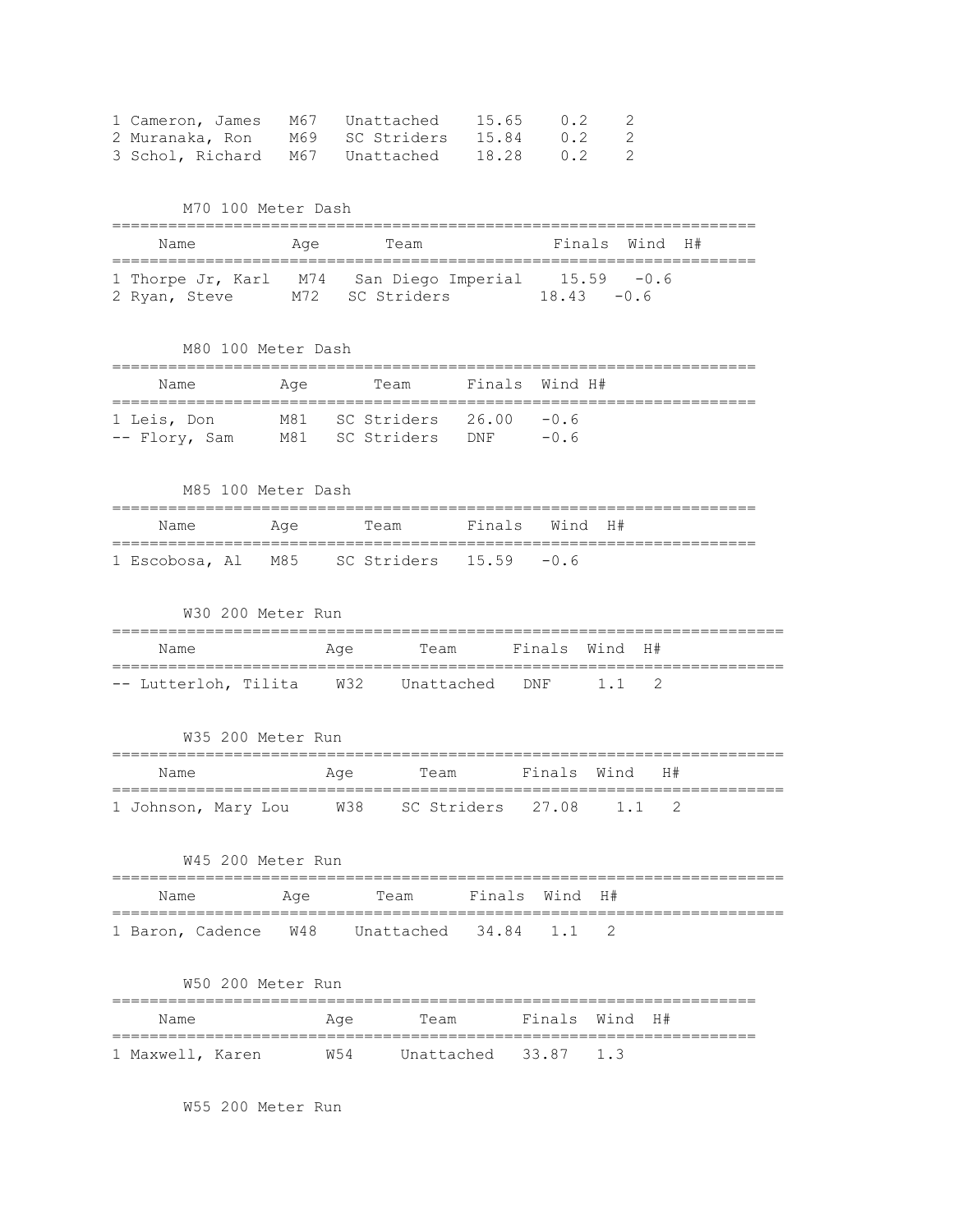| Name |  |  |  | Team Finals Wind H#<br>Aqe               |  |  |  |  |  |  |  |  |
|------|--|--|--|------------------------------------------|--|--|--|--|--|--|--|--|
|      |  |  |  |                                          |  |  |  |  |  |  |  |  |
|      |  |  |  | 1 Cannon, Zadie W57 Unattached 35.30 1.3 |  |  |  |  |  |  |  |  |

W60 200 Meter Run

| Name                                                                 | Age | Team                     | Finals Wind H# |  |
|----------------------------------------------------------------------|-----|--------------------------|----------------|--|
| 1 Bowman, Jeanne W60 SC Striders 33.38 1.3<br>2 Braxton, Freddie W63 |     | Trojan Masters 43.36 1.3 |                |  |

W80 200 Meter Run

| Name |  | Aqe | Team                                          | Finals Wind H# |  |  |  |  |  |  |
|------|--|-----|-----------------------------------------------|----------------|--|--|--|--|--|--|
|      |  |     | 1 Kuehne, Magdalena W82 SC Striders 53.81 1.3 |                |  |  |  |  |  |  |

# M29&U 200 Meter Run

| Name                                      | Age | Team           | Finals Wind H# |     |     |  |  |  |  |  |  |
|-------------------------------------------|-----|----------------|----------------|-----|-----|--|--|--|--|--|--|
| 1 Souaiaia, Tade                          | M29 | Trojan Masters | 22.81          | 1.5 | - 5 |  |  |  |  |  |  |
| 2 Montgomery, Owynn                       | M27 | Unattached     | 22.99          | 1.5 | - 5 |  |  |  |  |  |  |
| 3 Bazargan, Sahm                          | M17 | Unattached     | 24.07 1.5      |     | - 5 |  |  |  |  |  |  |
| 4 Stanciduskces, Rammuncel M24 Unattached |     |                | 24.56 1.5      |     | 5   |  |  |  |  |  |  |

#### M29&U 200 Meter Run

| Name | Aae | Team Finals Wind H#                           |  |  |
|------|-----|-----------------------------------------------|--|--|
|      |     | 5 Nicholas, Martin M18 Unattached 25.53 1.5 5 |  |  |

# M30 200 Meter Run

| Name | Aae | Team Finals Wind H#                         |  |  |
|------|-----|---------------------------------------------|--|--|
|      |     | 1 Monosson, Ari M34 Unattached 23.70 +0.0 4 |  |  |

# M35 200 Meter Run

| Name              | Aae | Team Finals Wind H#         |  |  |
|-------------------|-----|-----------------------------|--|--|
| 1 Walker, Matthew |     | M37 Unattached 24.36 +0.0 4 |  |  |

# M40 200 Meter Run

| Name | Aqe | Team Finals Wind H#                          |  |  |  |
|------|-----|----------------------------------------------|--|--|--|
|      |     | 1 Salermo, Scott M40 Unattached 26.10 +0.0 4 |  |  |  |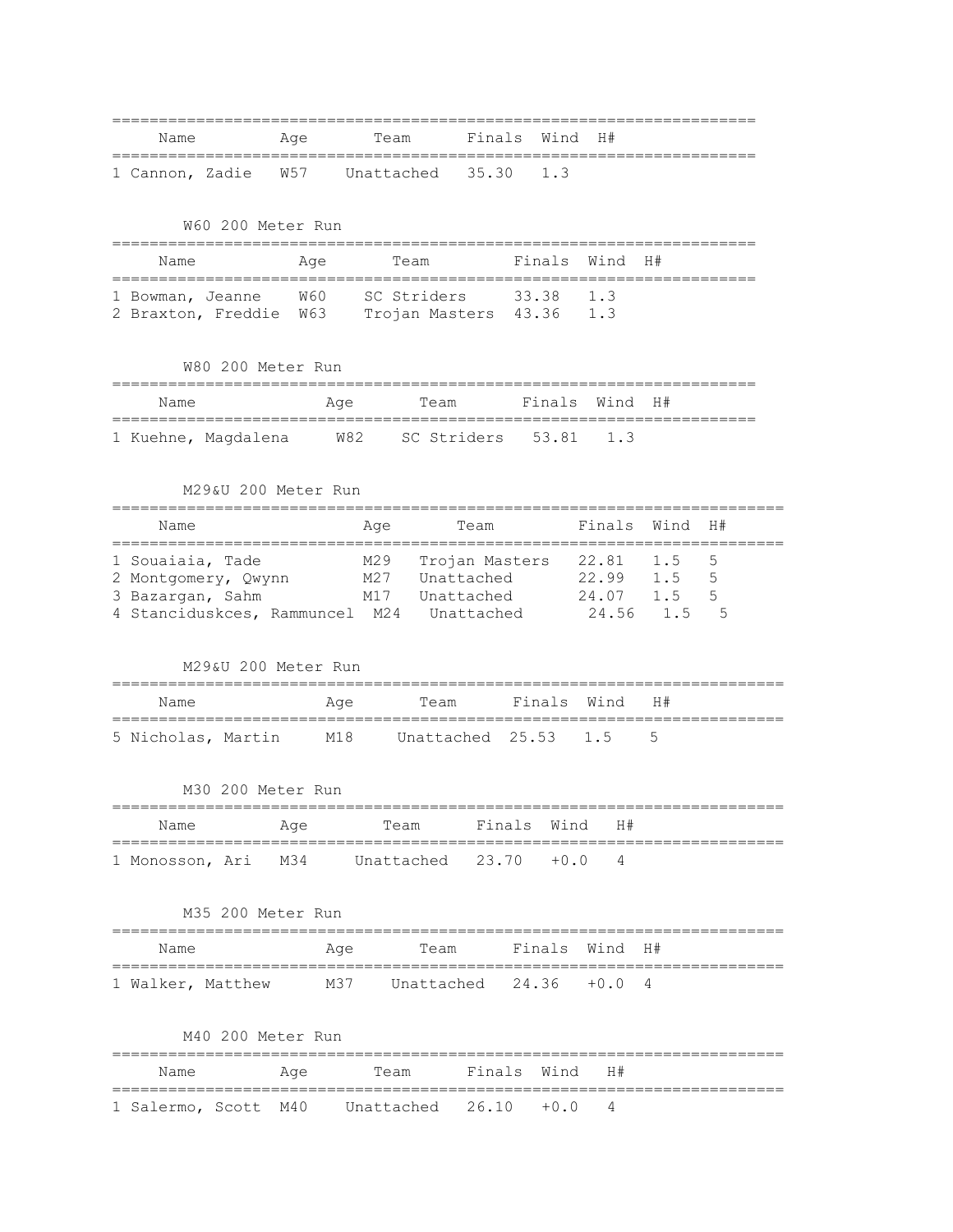| Finals<br>Wind<br>H#<br>Name<br>Age<br>Team<br>Elite Health Club 26.07<br>3<br>1 Nicholson, Albert M46<br>$-0.3$<br>M55 200 Meter Run<br>Finals Wind<br>H#<br>Name<br>Team<br>Aqe<br>==================<br>1 Hill, Philip M56 Elite Health Club 26.67 -0.3<br>3<br>2 Jones, Ross M59 Unattached<br>$29.62 - 0.3$<br>3<br>M60 200 Meter Run<br>Finals<br>Wind<br>H#<br>Name<br>Age<br>Team<br>======<br>1 Leake, Damien M60 SC Striders 26.16 0.2 2<br>2 Kloch, Steve M61 Southern Califor 27.64 0.2 2<br>M65 200 Meter Run<br>Finals Wind<br>H#<br>Team<br>Name<br>Age<br>1 Muranaka, Ron M69 SC Striders 34.98 0.2<br>2<br>2 Cameron, James M67 Unattached 35.64 0.2<br>2<br>M70 200 Meter Run<br>Finals<br>Wind H#<br>Name<br>Team<br>Age<br>1 Thorpe Sr, Karl M74 Unattached 33.43<br>0.8<br>2 Ryan, Steve M72 SC Striders 40.33<br>0.8<br>M75 200 Meter Run<br>:========================<br>Finals<br>Wind H#<br>Name<br>Age<br>Team<br>1 Carrington, Jessie 1977<br>32.93<br>Unattached<br>0.8<br>M85 200 Meter Run<br>Finals<br>Wind H#<br>Name<br>Age<br>Team<br>M85 SC Striders<br>40.88<br>0.8 |                | MAY YOO METEL KUN |  |  |
|---------------------------------------------------------------------------------------------------------------------------------------------------------------------------------------------------------------------------------------------------------------------------------------------------------------------------------------------------------------------------------------------------------------------------------------------------------------------------------------------------------------------------------------------------------------------------------------------------------------------------------------------------------------------------------------------------------------------------------------------------------------------------------------------------------------------------------------------------------------------------------------------------------------------------------------------------------------------------------------------------------------------------------------------------------------------------------------------------------|----------------|-------------------|--|--|
|                                                                                                                                                                                                                                                                                                                                                                                                                                                                                                                                                                                                                                                                                                                                                                                                                                                                                                                                                                                                                                                                                                         |                |                   |  |  |
|                                                                                                                                                                                                                                                                                                                                                                                                                                                                                                                                                                                                                                                                                                                                                                                                                                                                                                                                                                                                                                                                                                         |                |                   |  |  |
|                                                                                                                                                                                                                                                                                                                                                                                                                                                                                                                                                                                                                                                                                                                                                                                                                                                                                                                                                                                                                                                                                                         |                |                   |  |  |
|                                                                                                                                                                                                                                                                                                                                                                                                                                                                                                                                                                                                                                                                                                                                                                                                                                                                                                                                                                                                                                                                                                         |                |                   |  |  |
|                                                                                                                                                                                                                                                                                                                                                                                                                                                                                                                                                                                                                                                                                                                                                                                                                                                                                                                                                                                                                                                                                                         |                |                   |  |  |
|                                                                                                                                                                                                                                                                                                                                                                                                                                                                                                                                                                                                                                                                                                                                                                                                                                                                                                                                                                                                                                                                                                         |                |                   |  |  |
|                                                                                                                                                                                                                                                                                                                                                                                                                                                                                                                                                                                                                                                                                                                                                                                                                                                                                                                                                                                                                                                                                                         |                |                   |  |  |
|                                                                                                                                                                                                                                                                                                                                                                                                                                                                                                                                                                                                                                                                                                                                                                                                                                                                                                                                                                                                                                                                                                         |                |                   |  |  |
|                                                                                                                                                                                                                                                                                                                                                                                                                                                                                                                                                                                                                                                                                                                                                                                                                                                                                                                                                                                                                                                                                                         |                |                   |  |  |
|                                                                                                                                                                                                                                                                                                                                                                                                                                                                                                                                                                                                                                                                                                                                                                                                                                                                                                                                                                                                                                                                                                         |                |                   |  |  |
|                                                                                                                                                                                                                                                                                                                                                                                                                                                                                                                                                                                                                                                                                                                                                                                                                                                                                                                                                                                                                                                                                                         |                |                   |  |  |
|                                                                                                                                                                                                                                                                                                                                                                                                                                                                                                                                                                                                                                                                                                                                                                                                                                                                                                                                                                                                                                                                                                         |                |                   |  |  |
|                                                                                                                                                                                                                                                                                                                                                                                                                                                                                                                                                                                                                                                                                                                                                                                                                                                                                                                                                                                                                                                                                                         |                |                   |  |  |
|                                                                                                                                                                                                                                                                                                                                                                                                                                                                                                                                                                                                                                                                                                                                                                                                                                                                                                                                                                                                                                                                                                         |                |                   |  |  |
|                                                                                                                                                                                                                                                                                                                                                                                                                                                                                                                                                                                                                                                                                                                                                                                                                                                                                                                                                                                                                                                                                                         |                |                   |  |  |
|                                                                                                                                                                                                                                                                                                                                                                                                                                                                                                                                                                                                                                                                                                                                                                                                                                                                                                                                                                                                                                                                                                         |                |                   |  |  |
|                                                                                                                                                                                                                                                                                                                                                                                                                                                                                                                                                                                                                                                                                                                                                                                                                                                                                                                                                                                                                                                                                                         |                |                   |  |  |
|                                                                                                                                                                                                                                                                                                                                                                                                                                                                                                                                                                                                                                                                                                                                                                                                                                                                                                                                                                                                                                                                                                         |                |                   |  |  |
|                                                                                                                                                                                                                                                                                                                                                                                                                                                                                                                                                                                                                                                                                                                                                                                                                                                                                                                                                                                                                                                                                                         |                |                   |  |  |
|                                                                                                                                                                                                                                                                                                                                                                                                                                                                                                                                                                                                                                                                                                                                                                                                                                                                                                                                                                                                                                                                                                         |                |                   |  |  |
|                                                                                                                                                                                                                                                                                                                                                                                                                                                                                                                                                                                                                                                                                                                                                                                                                                                                                                                                                                                                                                                                                                         | 1 Escobosa, Al |                   |  |  |

W30 400 Meter Run

================================================================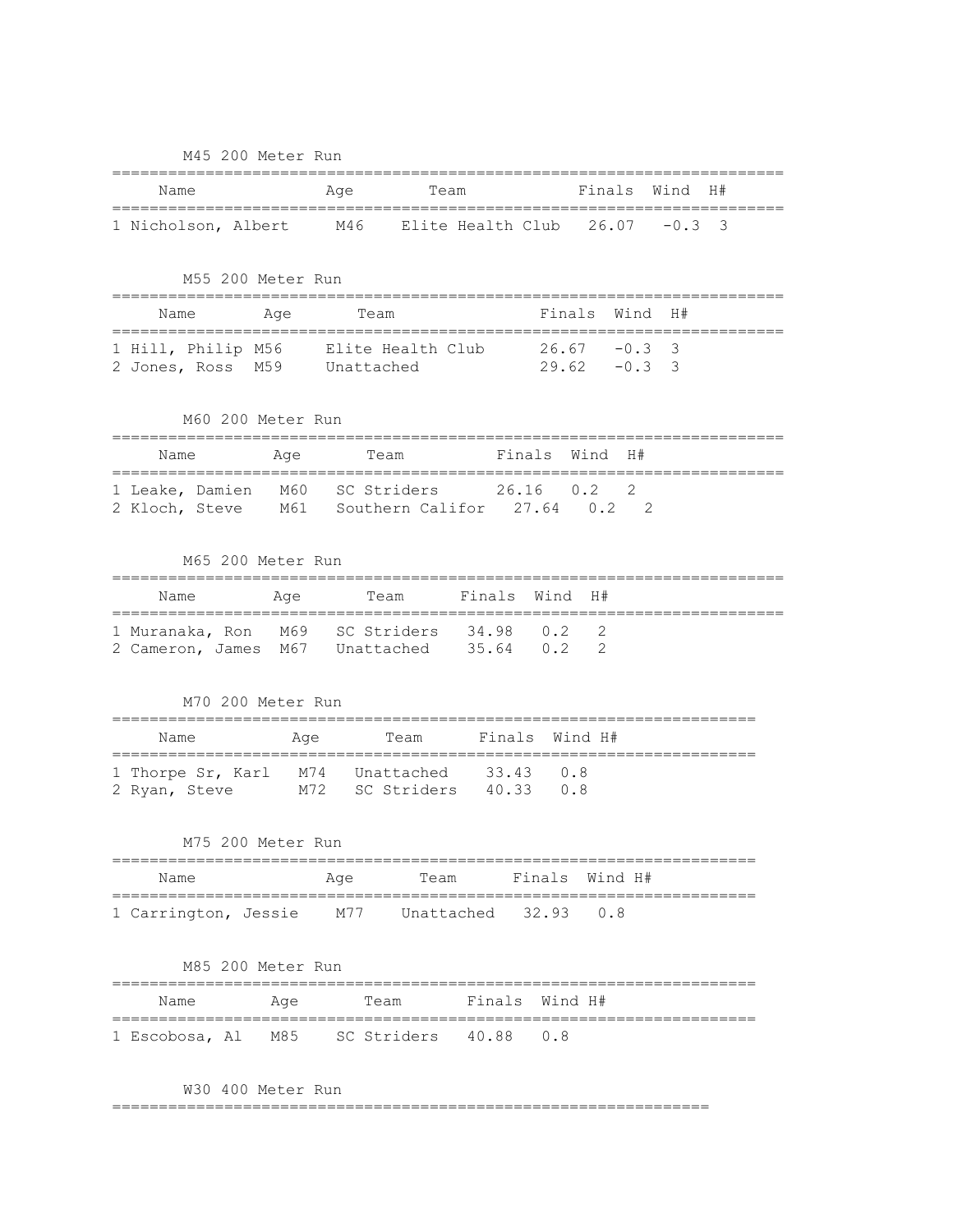| Name                                                                                     | Age  | Team                   | Finals |
|------------------------------------------------------------------------------------------|------|------------------------|--------|
| 1 Lutterloh, Tilita                                                                      |      | W32 Unattached 1:00.32 |        |
| W35 400 Meter Run                                                                        |      |                        |        |
| Name                                                                                     | Age  | Team                   | Finals |
| 1 Johnson, Mary Lou W38 SC Striders 1:00.64                                              |      |                        |        |
| W45 400 Meter Run                                                                        |      |                        |        |
| Name<br>Age<br>====================                                                      | Team | Finals<br>.=========   |        |
| 1 Delaney, Moira W45 Unattached 1:07.28                                                  |      |                        |        |
| W55 400 Meter Run                                                                        |      |                        |        |
| Name<br>Aqe                                                                              | Team | Finals                 |        |
| 1 Hillebrand, Linda W56 Unattached 1:08.80                                               |      |                        |        |
| W60 400 Meter Run                                                                        |      |                        |        |
| Name<br>Age                                                                              | Team | Finals                 |        |
| 1 Bowman, Jeanne W60 SC Striders 1:17.68                                                 |      |                        |        |
| M29&U 400 Meter Run                                                                      |      |                        |        |
| Age<br>Name                                                                              | Team | Finals H#              |        |
| 1 Vericella, Sebastian M18 Unattached 51.99 2<br>2 Golden, Justin M15 Unattached 55.11 2 |      |                        |        |
| M30 400 Meter Run                                                                        |      |                        |        |
| Age<br>Name                                                                              | Team | Finals H#              |        |
| 1 Monosson, Ari M34 Unattached 52.20 2                                                   |      |                        |        |
|                                                                                          |      |                        |        |
| M35 400 Meter Run                                                                        |      |                        |        |
| Name<br>Age                                                                              | Team | Finals H#              |        |
| 1 Walker, Matthew M37 Unattached 54.26 2                                                 |      |                        |        |

M55 400 Meter Run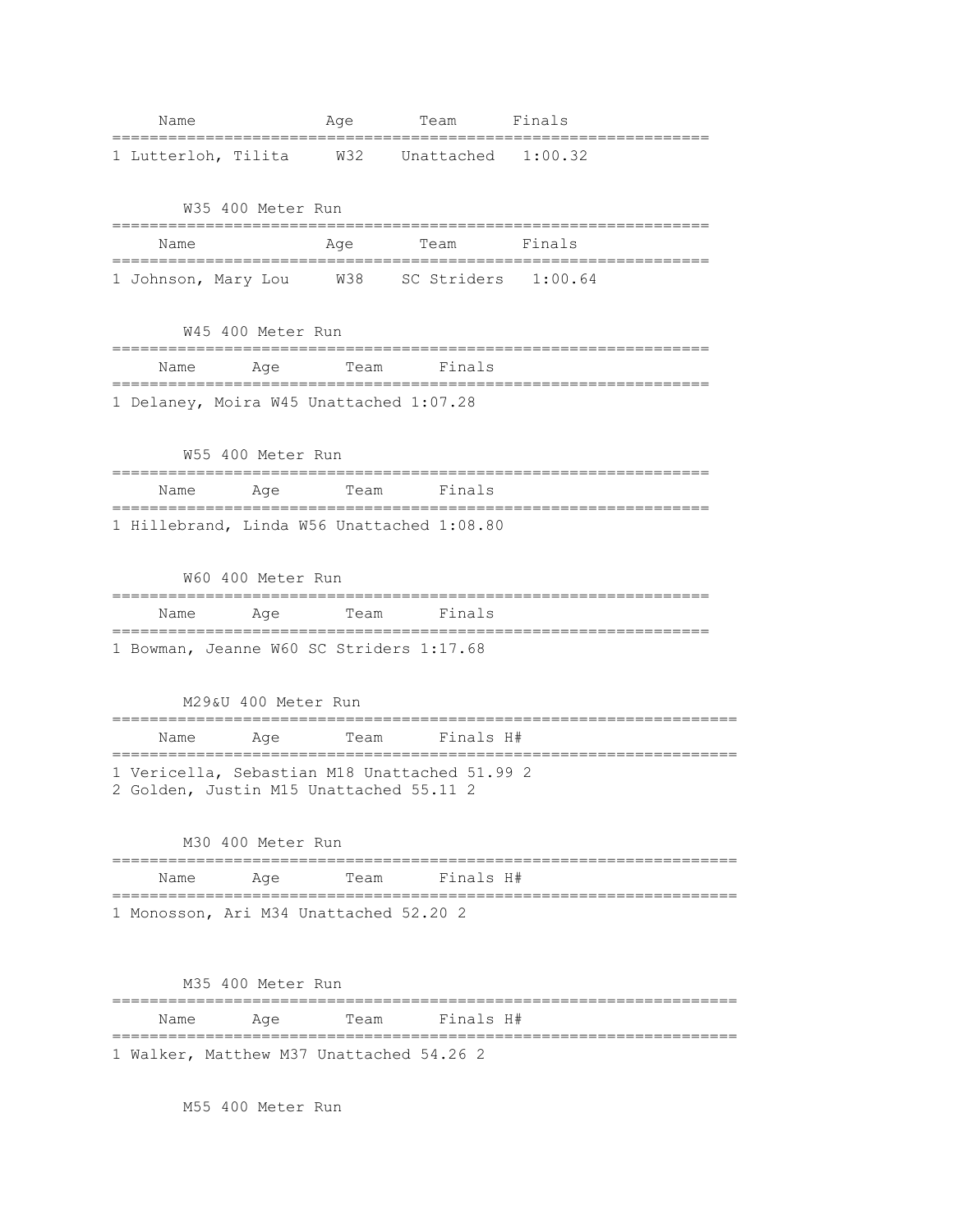| Name | Aqe                                                | Team | Finals H# |  |  |  |
|------|----------------------------------------------------|------|-----------|--|--|--|
|      | 1 Davidson, Jeffery M55 Southern Califor 1:07.91 2 |      |           |  |  |  |

M60 400 Meter Run ================================================================ Name Age Team Finals ================================================================ 1 Kloch, Steve M61 Southern Califor 1:06.99 2 Muth, Rick M64 SC Striders 1:16.42

M65 400 Meter Run

| Name | Age | Team Finals                             |  |  |  |
|------|-----|-----------------------------------------|--|--|--|
|      |     | 1 Schol, Richard M67 Unattached 1:27.57 |  |  |  |

|                                             | M75 400 Meter Run |             |  |
|---------------------------------------------|-------------------|-------------|--|
| Name                                        | Aae               | Team Finals |  |
| 1 Carrington, Jessie M77 Unattached 1:17.82 |                   |             |  |

W45 800 Meter Run ================================================================ Name Age Team Finals ================================================================ 1 Delaney, Moira W45 Unattached 2:45.28

M29&U 800 Meter Run ================================================================ Name Age Team Finals ================================================================ 1 Perezchica, Andres M27 Unattached 1:49.52

|  | M40 800 Meter Run |     |  |             |                                            |  |
|--|-------------------|-----|--|-------------|--------------------------------------------|--|
|  | Name              | Aae |  | Team Finals |                                            |  |
|  |                   |     |  |             | 1 Cox, Darren M43 Southern Califor 2:19.79 |  |

M45 800 Meter Run

| Name | Aae |                                           | Team Finals |  |
|------|-----|-------------------------------------------|-------------|--|
|      |     |                                           |             |  |
|      |     | 1 Garratt, John M46 Track Club LA 2:27.72 |             |  |

M50 800 Meter Run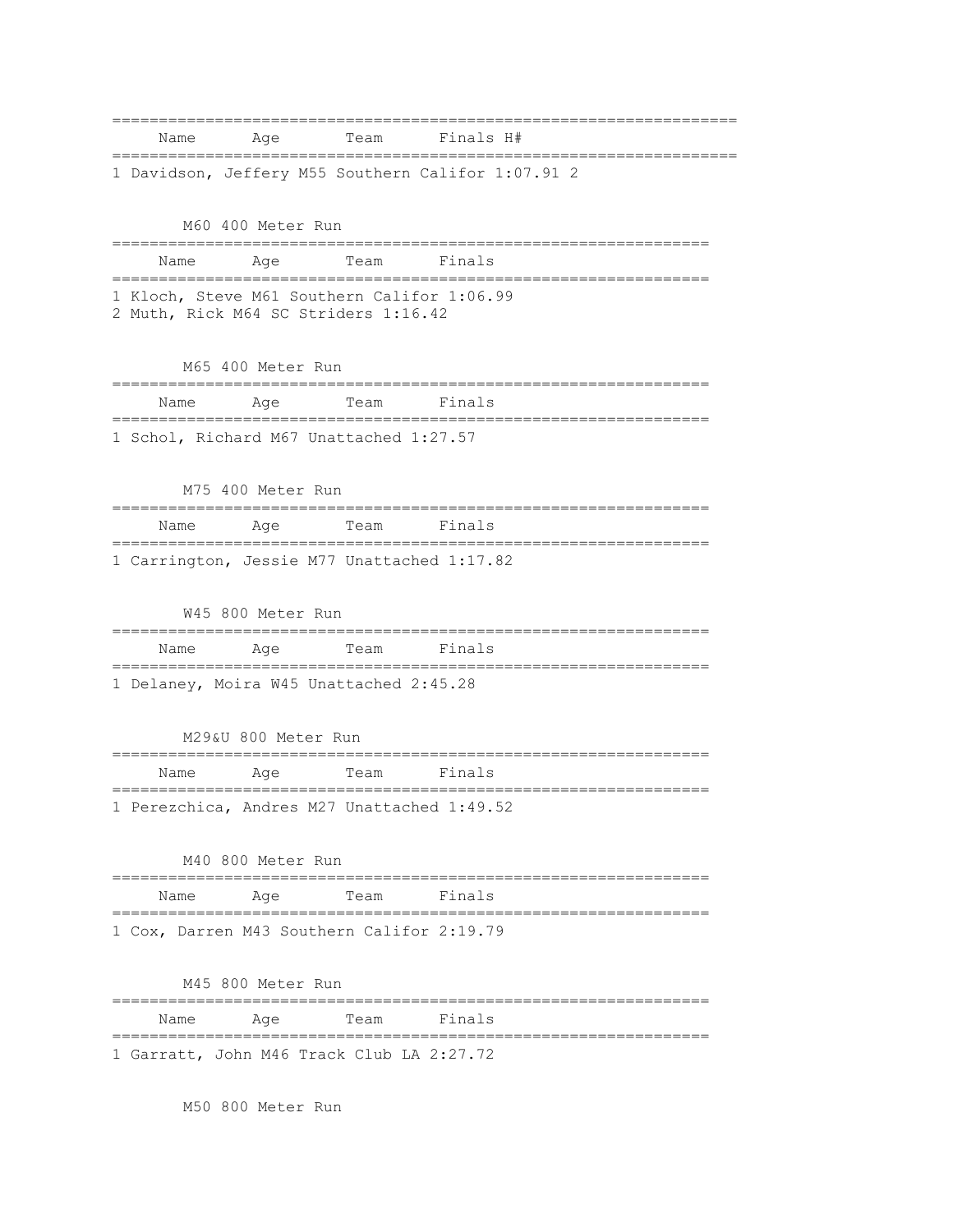================================================================ Name Age Team Finals ================================================================ 1 Smith, Allen M50 Unattached 2:16.71

M55 800 Meter Run ================================================================ Name Age Team Finals ================================================================ 1 Nelson, Brian M55 Southern Califor 2:19.86

M60 800 Meter Run ================================================================ Name Age Team Finals ================================================================ 1 Morris, Bob M60 Snails Pace 2:34.99

W29&U 1500 Meter Run ================================================================ Name Age Team Finals ================================================================ 1 Gu, Lili W25 Unattached 5:04.07

W35 1500 Meter Run ================================================================ Name Age Team Finals ================================================================ 1 Bouchard, Sarah W38 Elite Health Club 4:56.42

W45 1500 Meter Run ================================================================ Name Age Team Finals ================================================================ 1 Edgerly, Grace W46 Unattached 6:17.64 2 Hodges, Mary W49 Elite Health Club 6:51.07

M29&U 1500 Meter Run ================================================================ Name Age Team Finals ================================================================ 1 Bazargan, Sahm M17 Unattached 4:07.18 2 Martin, Nicholas M18 Unattached 4:28.11

M35 1500 Meter Run ================================================================ Name Age Team Finals ================================================================ 1 Caddell, Jeremy M36 Southern Califor 5:04.77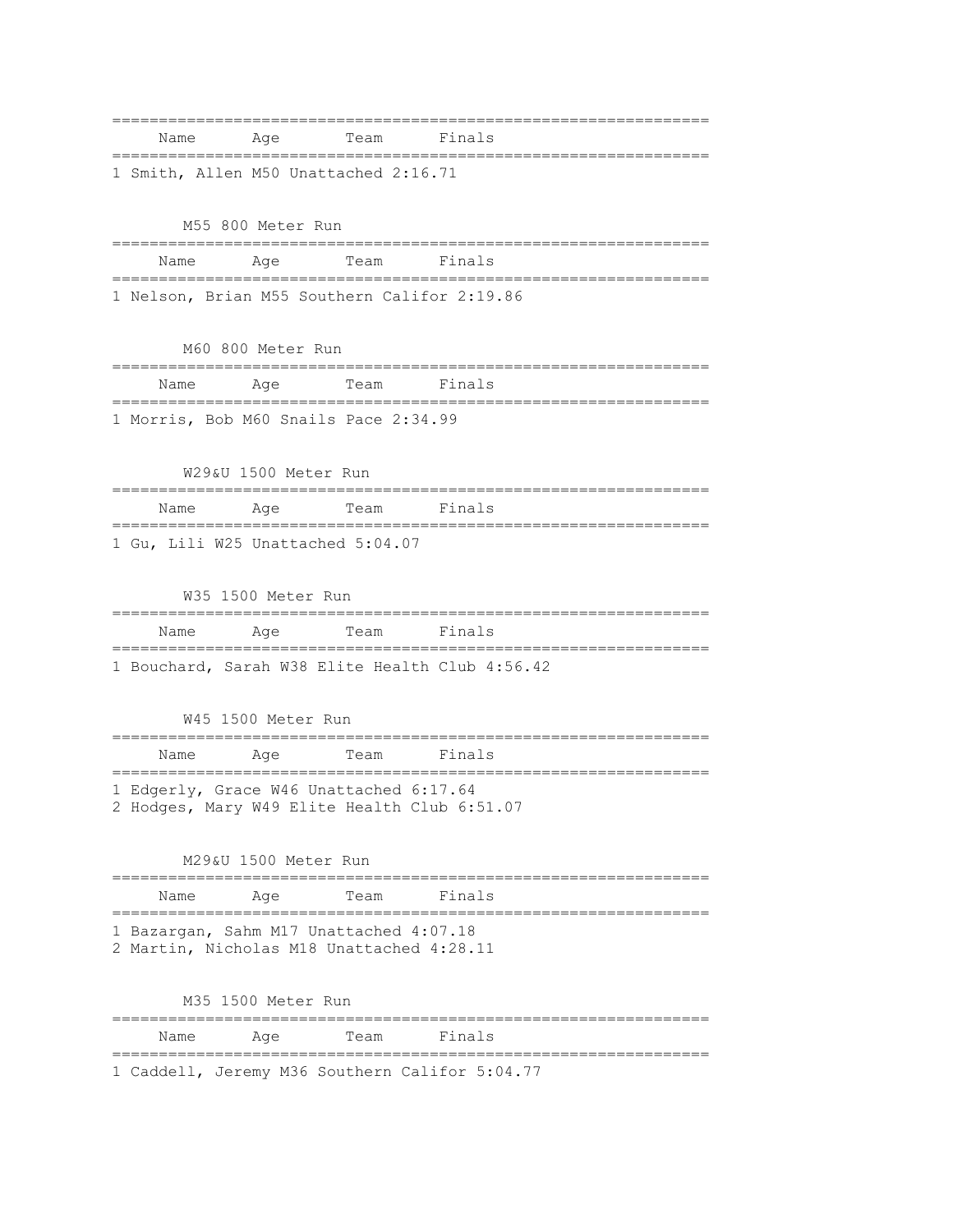|      | M40 1500 Meter Run                              |                                                                                          |                                                  |
|------|-------------------------------------------------|------------------------------------------------------------------------------------------|--------------------------------------------------|
| Name | Age<br>;====================                    | Team                                                                                     | Finals                                           |
|      |                                                 | 1 Cox, Darren M43 Southern Califor 4:37.35<br>2 Schmierer, Thomas M40 Unattached 5:08.71 |                                                  |
|      | M45 1500 Meter Run                              |                                                                                          |                                                  |
| Name | Age                                             | Team                                                                                     | Finals                                           |
|      |                                                 | 1 Barda, Kevin M46 Cal Coast Track 4:34.76                                               |                                                  |
|      | M50 1500 Meter Run<br>========================= |                                                                                          |                                                  |
| Name | Aqe                                             | Team                                                                                     | Finals                                           |
|      |                                                 |                                                                                          | 1 Gallego, Oliver M51 Elite Health Club 5:11.30  |
|      | M55 1500 Meter Run                              |                                                                                          |                                                  |
| Name | Age<br>----------------------                   | Team<br>________                                                                         | Finals<br>===========                            |
|      |                                                 | 1 Nelson, Brian M55 Southern Califor 4:40.54                                             |                                                  |
|      | M60 1500 Meter Run                              |                                                                                          |                                                  |
| Name | Age<br>=============================            | Team                                                                                     | Finals                                           |
|      |                                                 | 1 Morris, Bob M60 Snails Pace 5:05.84<br>2 Siddon, Al M61 SC Striders 6:56.63            |                                                  |
|      | M40 3000 Meter Run                              |                                                                                          |                                                  |
| Name | Aae                                             | Team                                                                                     | Finals                                           |
|      |                                                 | 1 Cox, Darren M43 Southern Califor 9:50.19                                               |                                                  |
|      | M45 3000 Meter Run                              |                                                                                          |                                                  |
| Name | Age                                             | Team                                                                                     | Finals                                           |
|      |                                                 | 1 Barda, Kevin M46 Cal Coast Track 9:47.53                                               |                                                  |
|      | M50 3000 Meter Run                              |                                                                                          |                                                  |
| Name | Age                                             | Team<br>;=============================                                                   | Finals                                           |
|      |                                                 |                                                                                          | 1 Gallego, Oliver M51 Elite Health Club 10:49.54 |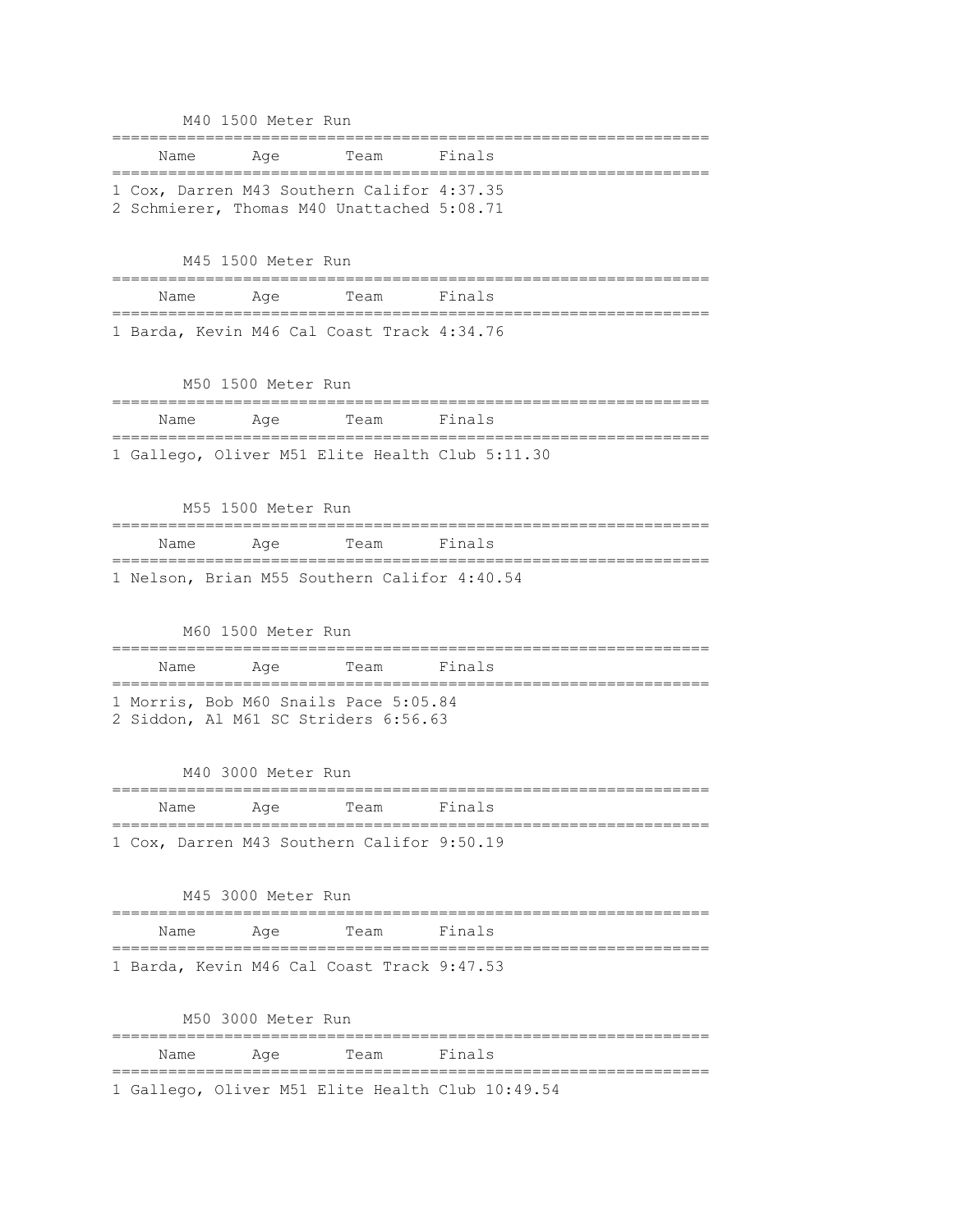|                                             | M60 3000 Meter Run |      |        |  |
|---------------------------------------------|--------------------|------|--------|--|
| Name                                        | Aae                | Team | Finals |  |
| 1 Fitzpatrick, Bill M62 Unattached 12:25.51 |                    |      |        |  |

# M80 3000 Meter Run ================================================================ Name Age Team Finals ================================================================ 1 Linde, Gunnar M84 SC Striders 16:29.39 2 Ray, Al M80 Cal Coast Track 20:02.67

# M29&U 5000 Meter Run ================================================================ Name Age Team Finals ================================================================ 1 Martinez, Brenda W25 Unattached 15:30.89

M29&U 5000 Meter Run ================================================================ Name Age Team Finals ================================================================ 1 Jabez, Jorge M27 Unattached 15:30.61

# W50 80 Short Hurdles ===================================================================== Name Age Team Finals Wind ===================================================================== 1 Maxwell, Karen W54 Unattached 15.18 -1.2

|                                                | M70 80 Short Hurdles |      |             |  |  |
|------------------------------------------------|----------------------|------|-------------|--|--|
| Name                                           | Aae                  | Team | Finals Wind |  |  |
| 1 Niedermeyer, Fred M73 SC Striders 16.02 -1.2 |                      |      |             |  |  |

|      | M55 100 Short Hurdles |      |                                                                                                           |
|------|-----------------------|------|-----------------------------------------------------------------------------------------------------------|
| Name | Aae                   | Team | Finals Wind                                                                                               |
|      |                       |      | 1 Niroumand, Mahmoud M56 Southern Califor 17.18 1.2<br>2 Davidson, Jeffery M55 Southern Califor 19.74 1.2 |

|      | M60 100 Short Hurdles |                  |
|------|-----------------------|------------------|
|      |                       |                  |
| Name | <b>Example 2</b>      | Team Finals Wind |
|      |                       |                  |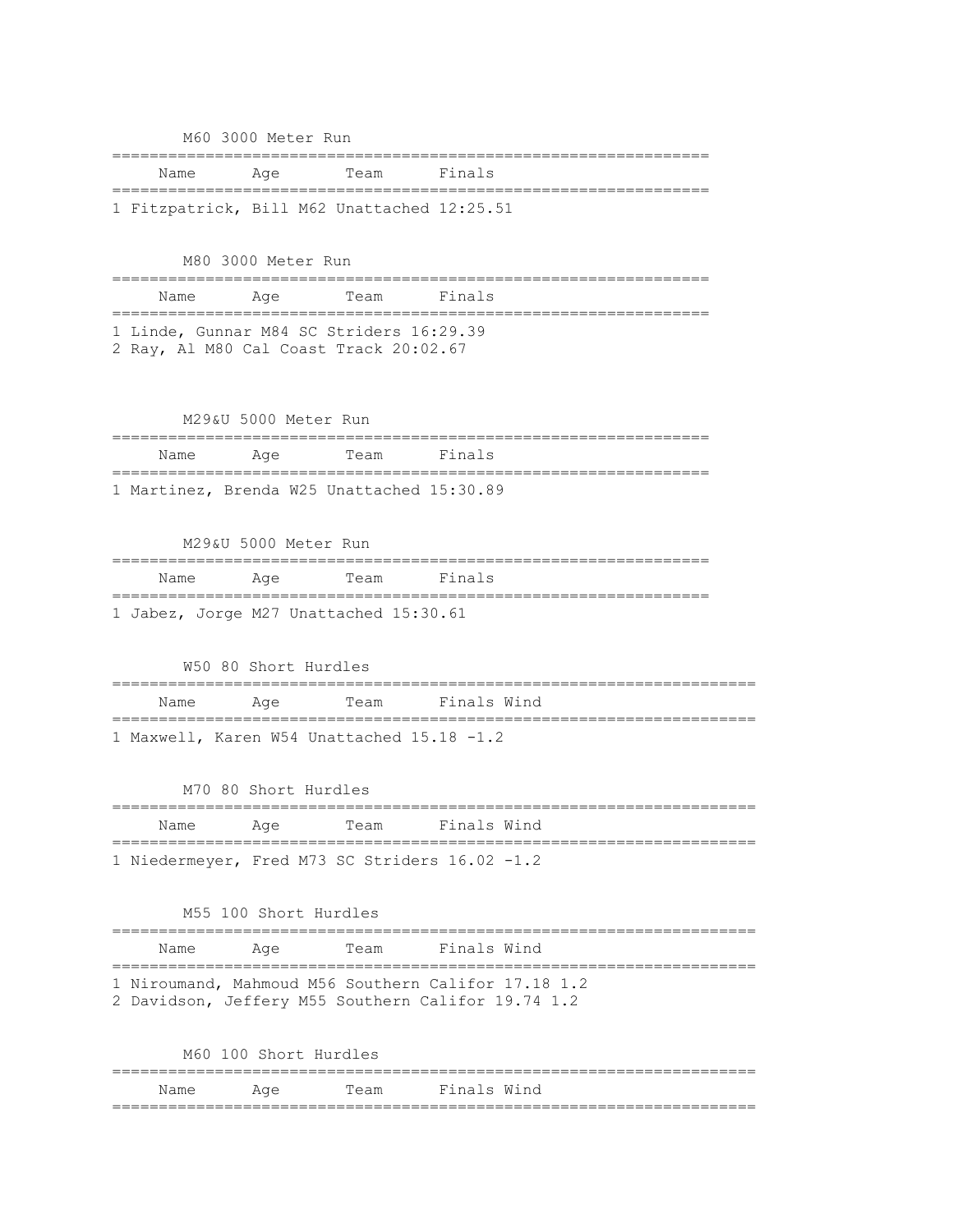1 Wilson, Thaddeus M62 Pacific Coast Tr 15.15 1.2

M65 100 Short Hurdles ===================================================================== Name Age Team Finals Wind ===================================================================== 1 Burrell, Otis M69 SC Striders 23.76 1.2 W50 300 Long Hurdles ================================================================ Name Age Team Finals ================================================================ 1 Maxwell, Karen W54 Unattached 59.40 M60 300 Long Hurdles ================================================================ Name Age Team Finals ================================================================ 1 Wilson, Thaddeus M62 Pacific Coast Tr 47.14 2 Pittman, Patricik M61 Trojan Masters 1:03.35 M65 300 Long Hurdles ================================================================ Name Age Team Finals ================================================================ 1 Burrell, Otis M69 SC Striders 1:05.94 M75 300 Long Hurdles ================================================================ Name Age Team Finals ================================================================ 1 Carrington, Jessie M77 Unattached 1:04.65 M29&U 400 Long Hurdles ================================================================ Name Age Team Finals ================================================================ 1 Markham, Ian M18 Unattached 56.52 W55 High Jump ================================================================ Name Age Team Finals ================================================================ 1 Vaughn, Karen W55 Unattached 1.05m W65 High Jump

|             |     |      | ________________________<br>___ |
|-------------|-----|------|---------------------------------|
| . .<br>Name | Age | Team | $Findn = 1$<br>$\circ$          |
|             |     |      |                                 |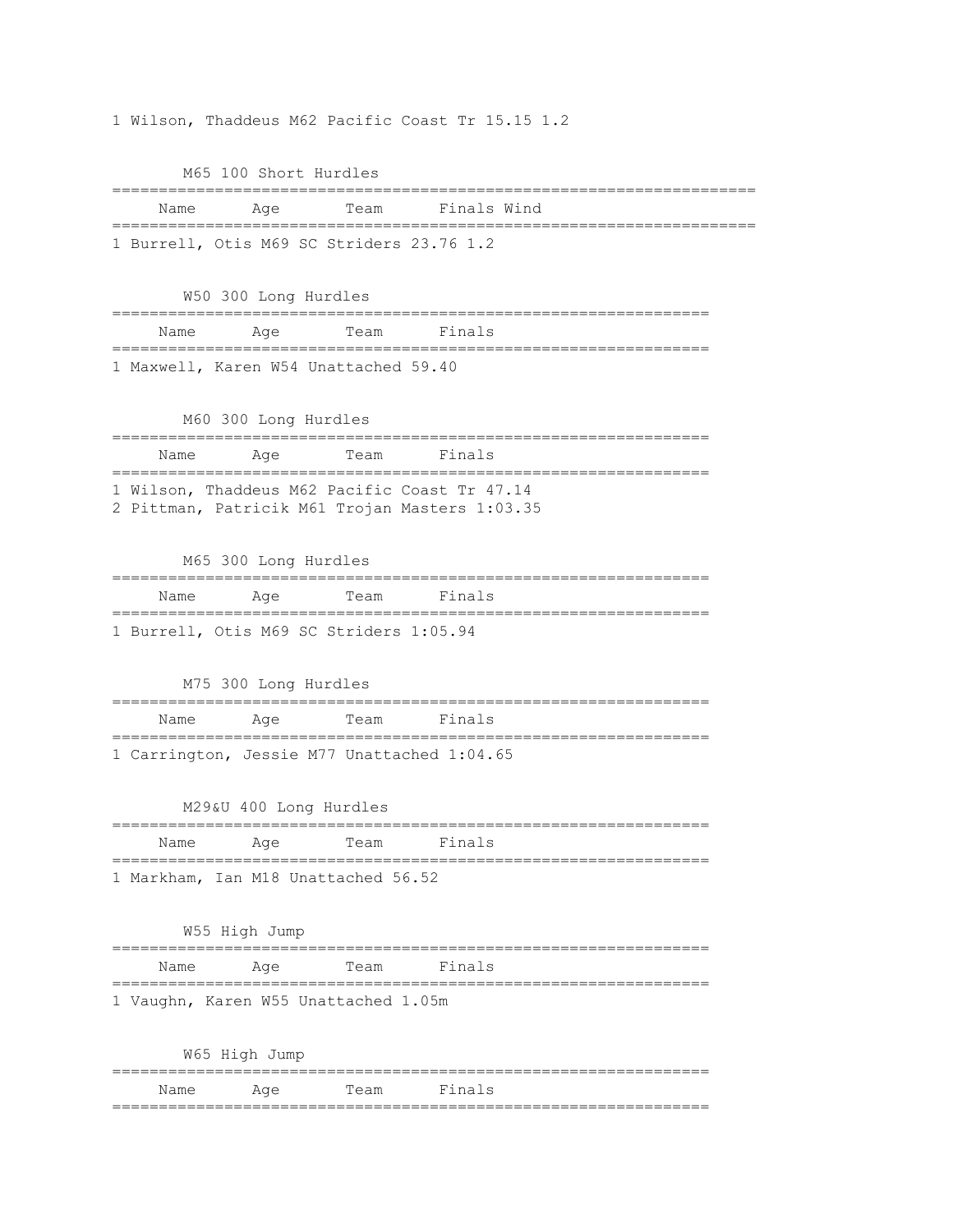1 Steekelenburg, Annelies W65 Southern Califor 1.25m

M40 High Jump ================================================================ Name Age Team Finals ================================================================ 1 Lee, David M41 Unattached 1.65m M55 High Jump ================================================================ Name Age Team Finals ================================================================ 1 Niroumand, Mahmoud M56 Southern Califor 1.50m M65 High Jump ================================================================ Name Age Team Finals ================================================================ 1 Goodreau, James M68 Unattached 1.45m 2 Burrell, Otis M69 SC Striders 1.40m M80 High Jump ================================================================ Name Age Team Finals ================================================================ 1 Leis, Don M81 SC Striders 1.05m M50 Pole Vault ================================================================ Name Age Team Finals ================================================================ 1 McIntyre, Tim M52 SC Striders 3.90m M55 Pole Vault ================================================================ Name Age Team Finals ================================================================ 1 Daniels, Gary M59 Trojan Masters 1.95m M60 Pole Vault ================================================================ Name Age Team Finals ================================================================ 1 Watson, Richard M60 SC Striders 1.80m W60 Long Jump ===================================================================== Name Age Team Finals Wind =====================================================================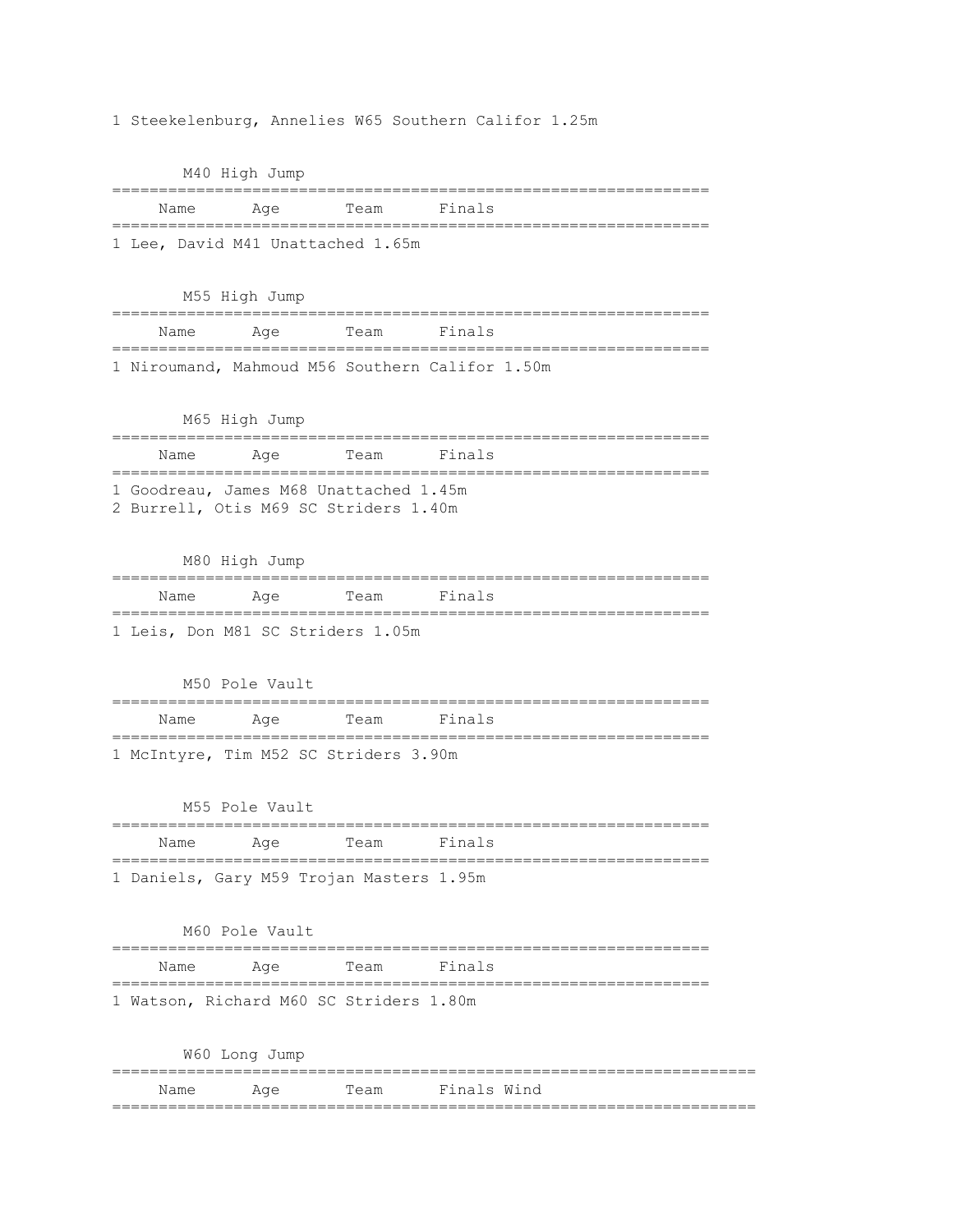1 Cohn, Linda W60 SC Striders 3.70m NWI

W80 Long Jump

|  | Name Age                                      | Team Finals Wind |  |
|--|-----------------------------------------------|------------------|--|
|  |                                               |                  |  |
|  | 1 Kuehne, Magdalena W82 SC Striders 2.11m NWI |                  |  |

M50 Long Jump ===================================================================== Name Age Team Finals Wind ===================================================================== 1 Cramer, Bruce M51 Southern Califor 5.42m 1.3

M55 Long Jump

| Name | Aae                                                  | Team | Finals Wind |  |
|------|------------------------------------------------------|------|-------------|--|
|      | 1 Niroumand, Mahmoud M56 Southern Califor 5.06m +0.0 |      |             |  |

M60 Long Jump =====================================================================

| Name                                               | Aae | Team | Finals Wind |  |
|----------------------------------------------------|-----|------|-------------|--|
| 1 Leake, Damien M60 SC Striders 5.06m 1.8          |     |      |             |  |
| 2 Kuechle, John M61 Unattached 4.89m +0.0          |     |      |             |  |
| 3 Wilson, Thaddeus M62 Pacific Coast Tr 4.64m +0.0 |     |      |             |  |
| 4 Pittman, Patricik M61 Trojan Masters 3.69m -0.9  |     |      |             |  |
| 5 Watson, Richard M60 SC Striders 3.50m +0.0       |     |      |             |  |

M70 Long Jump

|  | Name Age |  | Team Finals Wind                        |  |  |
|--|----------|--|-----------------------------------------|--|--|
|  |          |  | 1 Ryan, Steve M72 SC Striders 3.07m 1.0 |  |  |

M80 Long Jump ===================================================================== Name Age Team Finals Wind ===================================================================== 1 Leis, Don M81 SC Striders 2.79m 0.2

W60 Triple Jump

===================================================================== Name Age Team Finals Wind ===================================================================== 1 Cohn, Linda W60 SC Striders 7.90m 1.0

W80 Triple Jump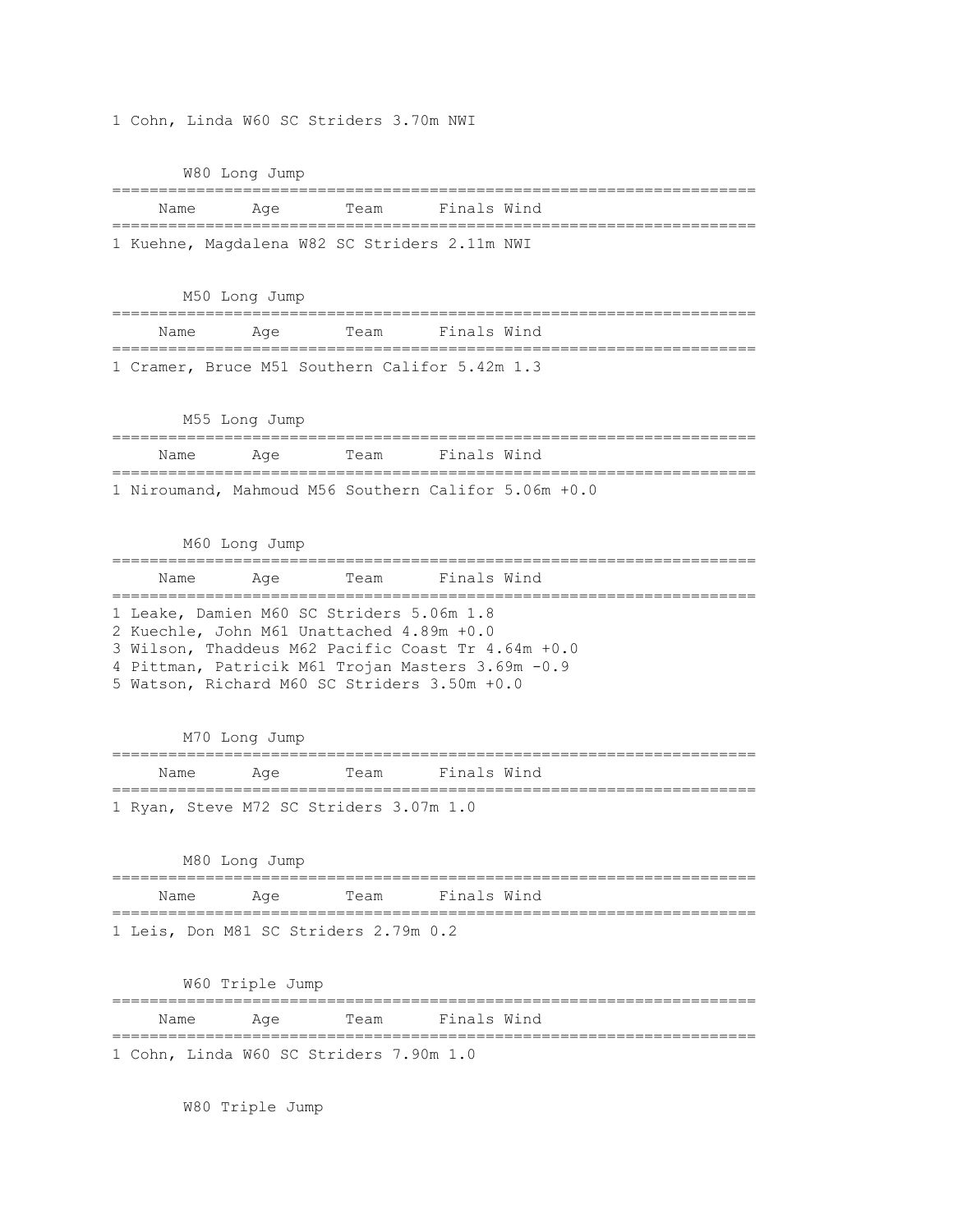| Name                                 | Age             | Team                                    | Finals Wind                                          |
|--------------------------------------|-----------------|-----------------------------------------|------------------------------------------------------|
|                                      |                 |                                         | 1 Kuehne, Magdalena W82 SC Striders 4.90m 1.4        |
|                                      |                 |                                         |                                                      |
| M29&U Triple Jump                    |                 |                                         |                                                      |
| Name                                 | Age             | Team                                    | Finals Wind                                          |
|                                      |                 |                                         | 1 Miller, Deandre M19 Unattached 13.97m 0.6          |
|                                      |                 |                                         |                                                      |
|                                      | M50 Triple Jump |                                         |                                                      |
| Name<br>============================ | Aqe             | Team                                    | Finals Wind                                          |
|                                      |                 |                                         | 1 Cramer, Bruce M51 Southern Califor 10.45m +0.0     |
|                                      |                 |                                         |                                                      |
|                                      | M55 Triple Jump |                                         |                                                      |
| Name                                 | Aqe             | Team                                    | Finals Wind                                          |
|                                      |                 |                                         | 1 Niroumand, Mahmoud M56 Southern Califor 10.73m 0.1 |
|                                      |                 |                                         |                                                      |
|                                      | M60 Triple Jump |                                         |                                                      |
| Name                                 | Age             | Team                                    | Finals Wind                                          |
|                                      |                 |                                         | 1 Censullo, Rick M60 Southern Califor 8.55m 0.6      |
|                                      |                 |                                         |                                                      |
|                                      | M70 Triple Jump |                                         |                                                      |
| Name                                 | Age             | Team                                    | Finals Wind                                          |
|                                      |                 | 1 Ryan, Steve M72 SC Striders 5.54m 0.1 |                                                      |
|                                      |                 |                                         |                                                      |
|                                      | W55 Shot Put    |                                         |                                                      |
| Name                                 | Aqe             | Team                                    | Finals                                               |
| ============================         |                 | 1 Dunton, Linn W56 SC Striders 10.57m   |                                                      |
|                                      |                 | 2 Vaughn, Karen W55 Unattached 8.00m    |                                                      |
|                                      | W60 Shot Put    |                                         |                                                      |
| Name                                 | Aqe             | Team                                    | Finals                                               |
|                                      |                 |                                         |                                                      |
|                                      |                 | 1 Stratton, Joan W61 Unattached 9.79m   |                                                      |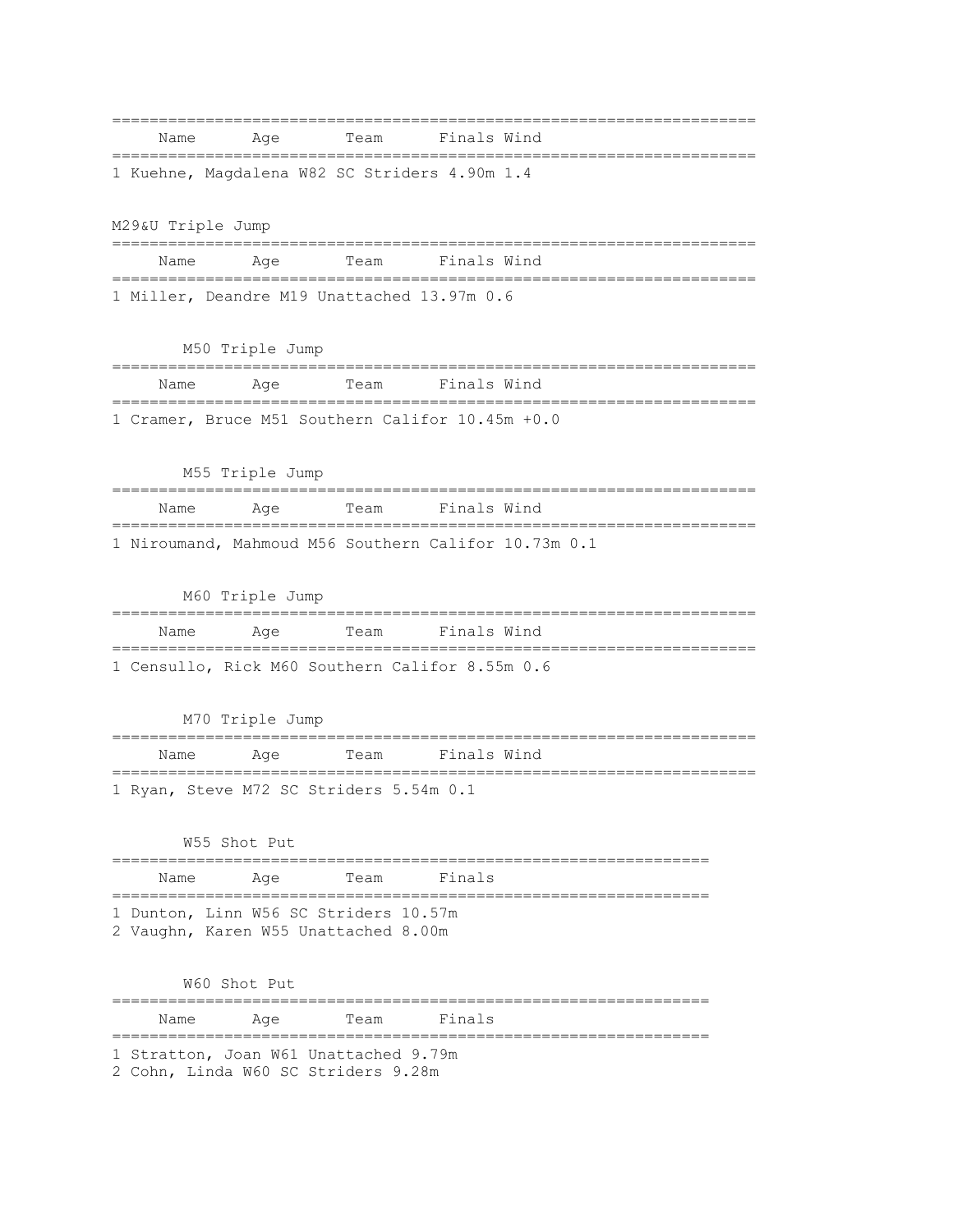M40 Shot Put ================================================================ Name Age Team Finals ================================================================ 1 Jordan, Matt M41 Unattached 11.62m M55 Shot Put ================================================================ Name Age Team Finals ================================================================ 1 Holden, Greg M55 Unattached 13.32m 2 Tweddell, Wayne M58 Unattached 11.05m M60 Shot Put ================================================================ Name Age Team Finals ================================================================ 1 Torbet, Quenton M61 Unattached 15.92m 2 Althouse, Gerald M60 Unattached 11.80m 3 Watson, Richard M60 SC Striders 10.55m 4 Sheets, Bob M63 Unattached 8.87m M65 Shot Put ================================================================ Name Age Team Finals ================================================================ 1 Abatzoglou, Theagenis M66 Unattached 11.30m 2 Richardson, Robert M65 Unattached 10.50m M70 Shot Put ================================================================ Name Age Team Finals ================================================================ 1 Hurlbert, Ken M73 Unattached 12.54m 2 Cahners, Bob M71 Unattached 10.84m M75 Shot Put ================================================================ Name Age Team Finals ================================================================ 1 Durrenberger, Joe M78 Unattached 9.18m 2 Ginsburg, Marvin M77 Southern Califor 8.62m 3 Rosen, Alan M77 Unattached 7.70m M85 Shot Put ================================================================ Name Age Team Finals ================================================================ 1 Rosner, Donald M89 Southern Califor 6.04m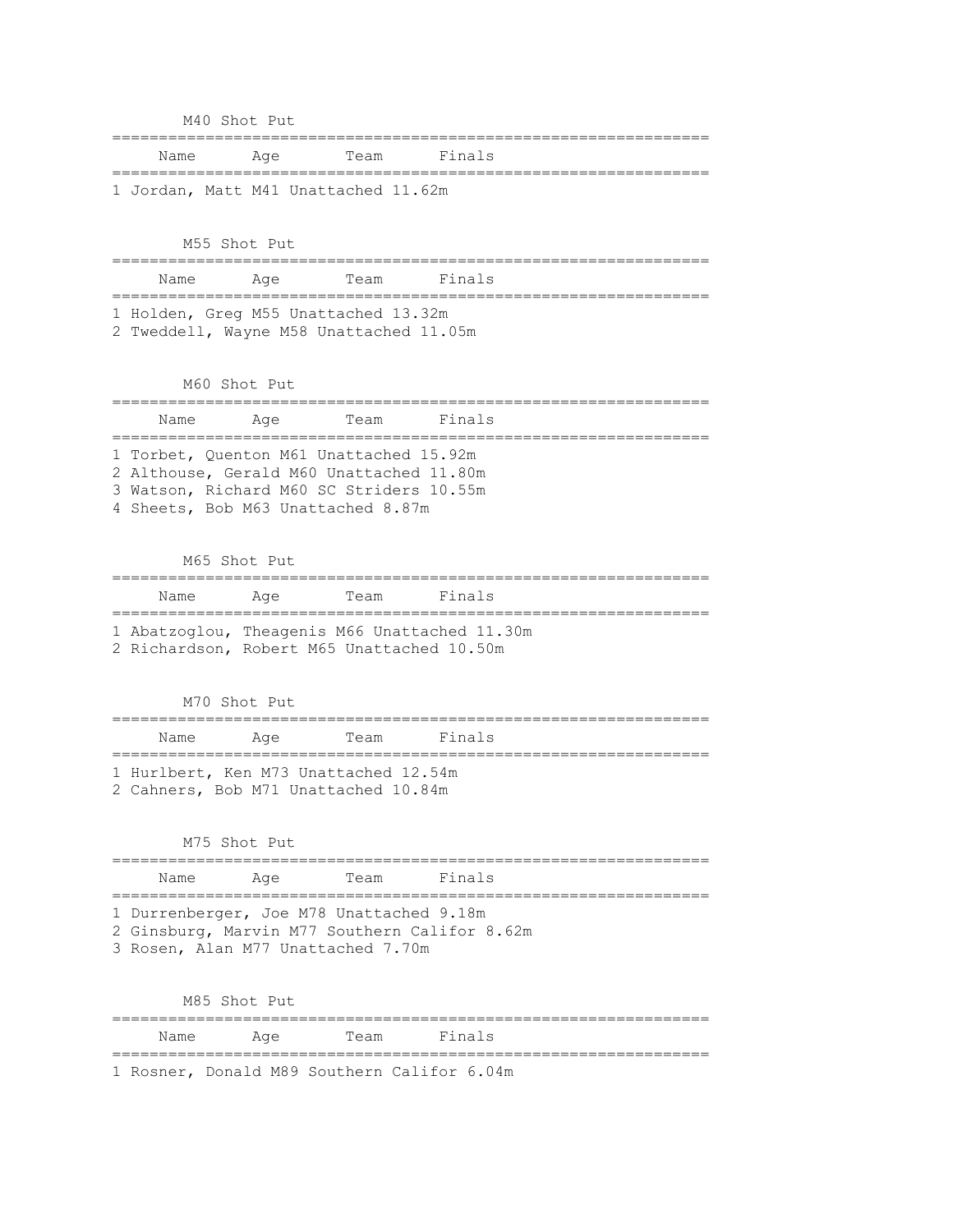|      | W55 Discus Throw |                                                                               |                                                       |  |
|------|------------------|-------------------------------------------------------------------------------|-------------------------------------------------------|--|
| Name | Age              | Team                                                                          | Finals                                                |  |
|      |                  | 1 Dunton, Linn W56 SC Striders 25.48m                                         | ========                                              |  |
|      |                  |                                                                               |                                                       |  |
|      | W60 Discus Throw |                                                                               |                                                       |  |
| Name | Age              | Team                                                                          | Finals                                                |  |
|      |                  | 1 Stratton, Joan W61 Unattached 23.71m                                        |                                                       |  |
|      |                  |                                                                               |                                                       |  |
|      | W65 Discus Throw | =====================================                                         |                                                       |  |
| Name | Aqe              | Team                                                                          | Finals                                                |  |
|      |                  |                                                                               | 1 Steekelenburg, Annelies W65 Southern Califor 19.26m |  |
|      |                  |                                                                               |                                                       |  |
|      | W80 Discus Throw |                                                                               |                                                       |  |
| Name | Aqe              | Team                                                                          | Finals                                                |  |
|      |                  | 1 Kuehne, Magdalena W82 SC Striders 10.86m                                    |                                                       |  |
|      |                  |                                                                               |                                                       |  |
|      | M40 Discus Throw |                                                                               |                                                       |  |
| Name | Age              | Team                                                                          | Finals                                                |  |
|      |                  | 1 Jordan, Matt M41 Unattached 28.96m                                          |                                                       |  |
|      |                  |                                                                               |                                                       |  |
|      | M55 Discus Throw |                                                                               |                                                       |  |
| Name | Age              | Team                                                                          | Finals                                                |  |
|      |                  | 1 Holden, Greg M55 Unattached 35.36m                                          |                                                       |  |
|      |                  |                                                                               |                                                       |  |
|      | M60 Discus Throw |                                                                               |                                                       |  |
| Name | Aqe              | Team                                                                          | Finals                                                |  |
|      |                  | 1 Althouse, Gerald M60 Unattached 37.53m                                      |                                                       |  |
|      |                  | 2 Watson, Richard M60 SC Striders 35.54m                                      |                                                       |  |
|      |                  | 3 Caslerz, John M64 Unattached 35.39m                                         |                                                       |  |
|      |                  | 4 Twohey, Daniel M64 Unattached 34.62m<br>5 Sheets, Bob M63 Unattached 25.10m |                                                       |  |
|      |                  |                                                                               |                                                       |  |
|      | M65 Discus Throw |                                                                               |                                                       |  |
| Name | Age              | Team                                                                          | Finals                                                |  |

================================================================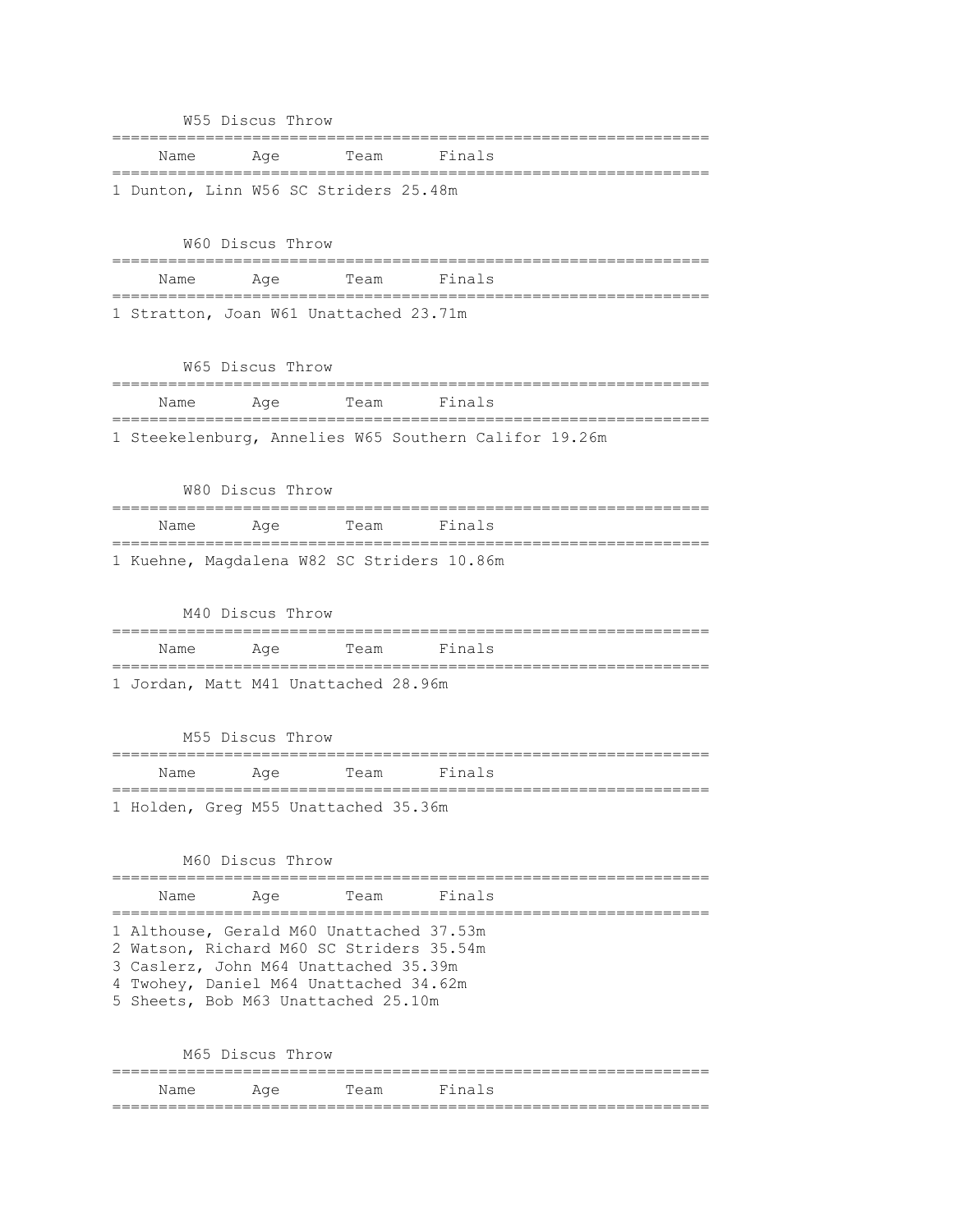1 Abatzoglou, Theagenis M66 Unattached 36.45m 2 Richardson, Robert M65 Unattached 35.71m

M70 Discus Throw

| Name | Aqe                                   | Team                                                                                                                     | Fınals                                         |  |
|------|---------------------------------------|--------------------------------------------------------------------------------------------------------------------------|------------------------------------------------|--|
|      |                                       | 1 Merkowitz, David M71 Unattached 35.55m<br>2 Cahners, Bob M71 Unattached 28.93m                                         |                                                |  |
|      |                                       |                                                                                                                          |                                                |  |
|      | M75 Discus Throw                      |                                                                                                                          |                                                |  |
| Name | Age                                   | Team                                                                                                                     | Finals                                         |  |
|      |                                       | 1 Rosen, Alan M77 Unattached 30.27m                                                                                      | 2 Ginsburg, Marvin M77 Southern Califor 19.95m |  |
|      | M85 Discus Throw                      |                                                                                                                          |                                                |  |
| Name | Age                                   | =========<br>Team                                                                                                        | Finals                                         |  |
|      |                                       | 2 Atcheson, Walter M86 SC Striders 14.24m                                                                                | 1 Rosner, Donald M89 Southern Califor 17.12m   |  |
|      | W55 Hammer Throw<br>----------------- |                                                                                                                          |                                                |  |
| Name | Age                                   | Team                                                                                                                     | Finals                                         |  |
|      |                                       | 1 Dunton, Linn W56 SC Striders 37.08m                                                                                    |                                                |  |
|      | W60 Hammer Throw                      |                                                                                                                          |                                                |  |
| Name | Aqe                                   | Team                                                                                                                     | Finals                                         |  |
|      | ______                                | 1 Stratton, Joan W61 Unattached 33.89m                                                                                   |                                                |  |
|      |                                       | 2 Cohn, Linda W60 SC Striders 22.06m                                                                                     |                                                |  |
|      | M50 Hammer Throw                      |                                                                                                                          |                                                |  |
| Name | Age                                   | Team                                                                                                                     | Finals                                         |  |
|      |                                       | 1 Hill, Steve M51 Unattached 28.88m                                                                                      |                                                |  |
|      |                                       |                                                                                                                          |                                                |  |
|      | M60 Hammer Throw                      |                                                                                                                          |                                                |  |
| Name | Aqe                                   | Team                                                                                                                     | Finals                                         |  |
|      |                                       | 1 Meyer, Thomas M61 Unattached 43.35m<br>2 Watson, Richard M60 SC Striders 40.95m<br>3 Sheets, Bob M63 Unattached 22.07m |                                                |  |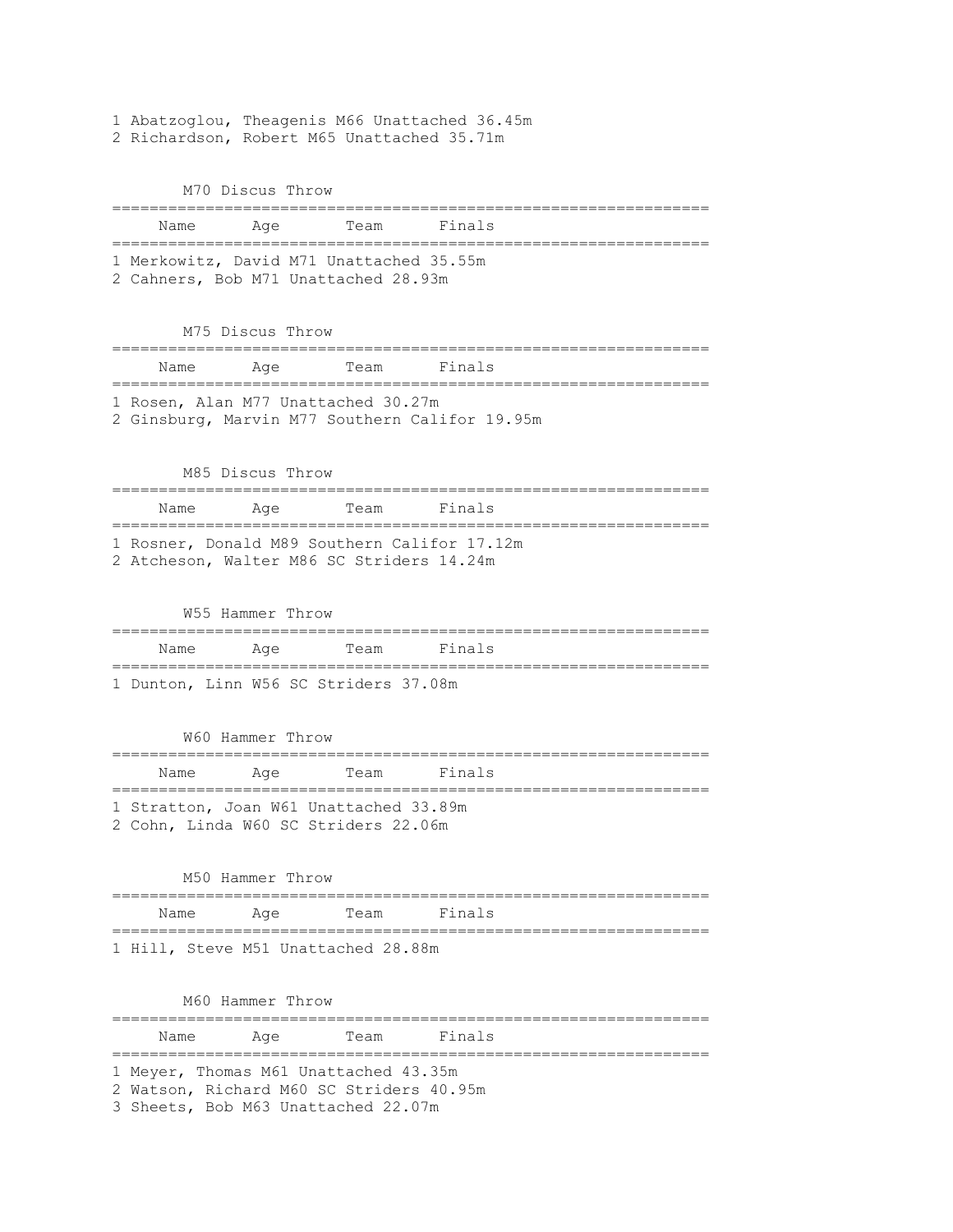|                     | M70 Hammer Throw             |                                                                                |                                                       |  |
|---------------------|------------------------------|--------------------------------------------------------------------------------|-------------------------------------------------------|--|
| Name                | Aqe                          | Team                                                                           | Finals                                                |  |
| ================    |                              | ==========<br>1 Cahners, Bob M71 Unattached 42.85m                             | =======                                               |  |
|                     | W55 Javelin Throw            |                                                                                |                                                       |  |
| Name                | Age<br>;==================== | Team<br>------                                                                 | Finals                                                |  |
|                     |                              | 1 Dunton, Linn W56 SC Striders 29.57m<br>2 Vaughn, Karen W55 Unattached 21.24m |                                                       |  |
|                     | W60 Javelin Throw            |                                                                                |                                                       |  |
| Name<br>----------- | Age<br>========              | Team                                                                           | Finals                                                |  |
|                     |                              | 1 Cohn, Linda W60 SC Striders 38.96m<br>2 Stratton, Joan W61 Unattached 18.00m |                                                       |  |
|                     | W65 Javelin Throw            |                                                                                |                                                       |  |
| Name                | Aqe                          | Team                                                                           | Finals                                                |  |
|                     |                              |                                                                                | 1 Steekelenburg, Annelies W65 Southern Califor 20.91m |  |
|                     | W85 Javelin Throw            | .=================                                                             |                                                       |  |
| Name                | Age                          | Team                                                                           | Finals                                                |  |
|                     |                              | 1 Valien, Johnnye W87 SC Striders 12.58m                                       |                                                       |  |
|                     | M50 Javelin Throw            |                                                                                |                                                       |  |
| Name                | Age                          | Team                                                                           | Finals                                                |  |
|                     |                              | 1 Shea, Michael M53 Unattached 39.86m                                          | 2 Cramer, Bruce M51 Southern Califor 35.39m           |  |
|                     | M55 Javelin Throw            |                                                                                |                                                       |  |
| Name Aqe            |                              |                                                                                | Team Finals                                           |  |
|                     |                              | 2 Barry, James M55 Unattached 39.36m<br>3 Holden, Greg M55 Unattached 38.33m   | 1 Niroumand, Mahmoud M56 Southern Califor 40.88m      |  |

M60 Javelin Throw